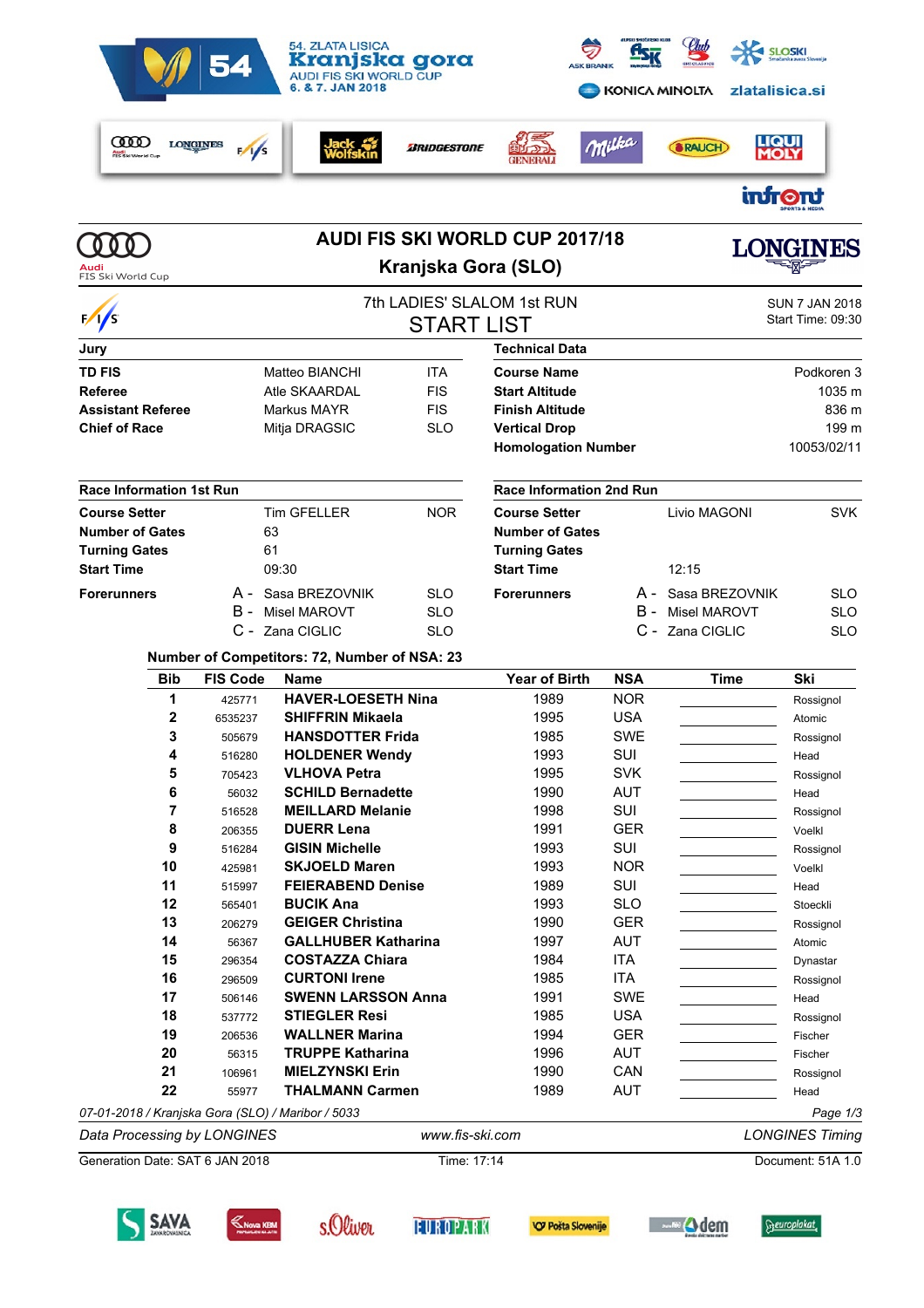

SAVA

 $K$ Nova KBM

s.Oliver

**EUROPARK** 

**V Pošta Slovenije** 

 $\sqrt{s}$ 

### **AUDI FIS SKI WORLD CUP 2017/18 Kranjska Gora (SLO)**



**Seuroplakat** 

**State of Auditor** 

#### **7th LADIES' SLALOM 1st RUN**<br> **SUN 7 JAN 2018**<br> **Start Time: 09:30** START LIST

|                                                   |                                          |                                                        |                                 | Ski                    |
|---------------------------------------------------|------------------------------------------|--------------------------------------------------------|---------------------------------|------------------------|
| <b>LIENSBERGER Katharina</b>                      | 1997                                     | <b>AUT</b>                                             |                                 | Rossignol              |
| <b>BRUNNER Stephanie</b>                          | 1994                                     | <b>AUT</b>                                             |                                 | Head                   |
| <b>FERK Marusa</b>                                | 1988                                     | <b>SLO</b>                                             |                                 | Stoeckli               |
| <b>BAUD MUGNIER Adeline</b>                       | 1992                                     | <b>FRA</b>                                             |                                 | Rossignol              |
| <b>ALPHAND Estelle</b>                            | 1995                                     | <b>SWE</b>                                             |                                 | Rossignol              |
| <b>MOELGG Manuela</b>                             | 1983                                     | <b>ITA</b>                                             |                                 | Dynastar               |
| <b>WIESLER Maren</b>                              | 1993                                     | <b>GER</b>                                             |                                 | Voelkl                 |
| <b>HUBER Katharina</b>                            | 1995                                     | <b>AUT</b>                                             |                                 | Atomic                 |
| <b>NOENS Nastasia</b>                             | 1988                                     | <b>FRA</b>                                             |                                 | Salomon                |
| <b>IGNJATOVIC Nevena</b>                          | 1990                                     | <b>SRB</b>                                             |                                 | Head                   |
| <b>STAALNACKE YIva</b>                            | 1992                                     | <b>SWE</b>                                             |                                 | Voelkl                 |
| <b>HASEGAWA Emi</b>                               | 1986                                     | <b>JPN</b>                                             |                                 | Rossignol              |
| <b>TKACHENKO Ekaterina</b>                        | 1995                                     | <b>RUS</b>                                             |                                 | Atomic                 |
| <b>ANDO Asa</b>                                   | 1996                                     | <b>JPN</b>                                             |                                 | Atomic                 |
| <b>DUBOVSKA Martina</b>                           | 1992                                     | <b>CZE</b>                                             |                                 | Voelkl                 |
| <b>REMME Roni</b>                                 | 1996                                     | CAN                                                    |                                 | Head                   |
| <b>ALOPINA Ksenia</b>                             | 1992                                     | <b>RUS</b>                                             |                                 | Rossignol              |
| <b>ST-GERMAIN Laurence</b>                        | 1994                                     | CAN                                                    |                                 | Rossignol              |
| <b>STOFFEL Elena</b>                              | 1996                                     | SUI                                                    |                                 | Dynastar               |
| <b>HECTOR Sara</b>                                | 1992                                     | <b>SWE</b>                                             |                                 | Head                   |
| <b>TILLEY Alex</b>                                | 1993                                     | <b>GBR</b>                                             |                                 | Head                   |
| <b>GRUENWALD Julia</b>                            | 1991                                     | <b>AUT</b>                                             |                                 | Atomic                 |
| <b>GUTIERREZ Mireia</b>                           | 1988                                     | <b>AND</b>                                             |                                 | Fischer                |
| <b>DVORNIK Neja</b>                               | 2001                                     | <b>SLO</b>                                             |                                 | Stoeckli               |
| <b>FJAELLSTROEM Magdalena</b>                     | 1995                                     | <b>SWE</b>                                             |                                 | Head                   |
| <b>SPORER Marie-Therese</b>                       | 1996                                     | <b>AUT</b>                                             |                                 |                        |
| <b>DANIOTH Aline</b>                              | 1998                                     | SUI                                                    |                                 | Head                   |
| <b>LIVK Klara</b>                                 | 1994                                     | <b>SLO</b>                                             |                                 |                        |
| <b>CAPOVA Gabriela</b>                            | 1993                                     | <b>CZE</b>                                             |                                 | Croc Ski               |
| <b>AZZOLA Michela</b>                             | 1991                                     | ITA                                                    |                                 |                        |
| <b>GRITSCH Franziska</b>                          | 1997                                     | <b>AUT</b>                                             |                                 | Rossignol              |
| <b>HOLTMANN Mina Fuerst</b>                       | 1995                                     | <b>NOR</b>                                             |                                 | Head                   |
| <b>SHKANOVA Maria</b>                             |                                          |                                                        |                                 | Voelkl                 |
| <b>EKLUND Nathalie</b>                            | 1989                                     | <b>BLR</b>                                             |                                 | Croc Ski               |
| <b>BISSIG Carole</b>                              | 1992                                     | SWE                                                    |                                 | Head                   |
|                                                   | 1996                                     | SUI                                                    |                                 | Atomic                 |
| <b>FILSER Andrea</b>                              | 1993                                     | <b>GER</b>                                             |                                 | Voelkl                 |
| <b>KIYOSAWA Emiko</b>                             | 1983                                     | <b>JPN</b>                                             |                                 | Fischer                |
| <b>SOSIO Federica</b>                             | 1994                                     | <b>ITA</b>                                             |                                 | Fischer                |
| <b>HROVAT Meta</b>                                | 1998                                     | <b>SLO</b>                                             |                                 | Stoeckli               |
| <b>HONKANEN Riikka</b>                            | 1998                                     | <b>FIN</b>                                             |                                 | Atomic                 |
| <b>LYSDAHL Kristin</b>                            | 1996                                     | <b>NOR</b>                                             |                                 | Rossignol              |
| <b>FORNI Josephine</b>                            | 1994                                     | <b>FRA</b>                                             |                                 | Rossignol              |
| <b>LAPANJA Lila</b>                               | 1994                                     | <b>USA</b>                                             |                                 | Fischer                |
| <b>O BRIEN Nina</b>                               | 1997                                     | <b>USA</b>                                             |                                 | Rossignol              |
|                                                   |                                          |                                                        |                                 |                        |
|                                                   |                                          |                                                        |                                 | Rossignol              |
| <b>SLOKAR Andreja</b>                             |                                          |                                                        |                                 |                        |
| <b>KANTOROVA Barbara</b>                          | 1992                                     | <b>SVK</b>                                             |                                 |                        |
| 07-01-2018 / Kranjska Gora (SLO) / Maribor / 5033 |                                          |                                                        |                                 | Page 2/3               |
|                                                   |                                          |                                                        |                                 | <b>LONGINES Timing</b> |
|                                                   | <b>STIMAC Ida</b><br><b>HUDSON Piera</b> | 2000<br>1996<br>1997<br>www.fis-ski.com<br>Time: 17:14 | CRO<br><b>NZL</b><br><b>SLO</b> | Document: 51A 1.0      |